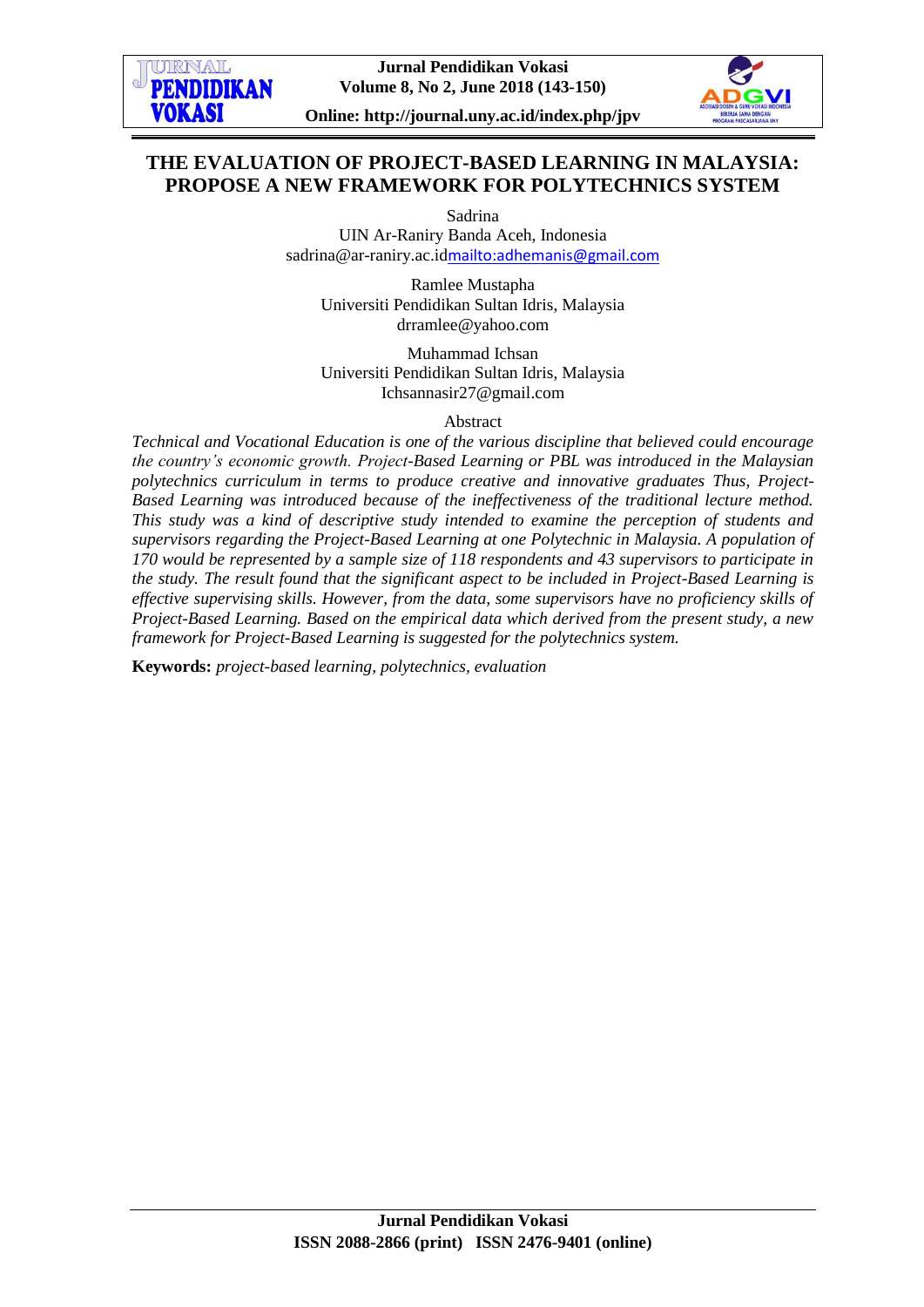### **INTRODUCTION**

Malaysia purposes to become the education hub in the region by 2015. Higher education sector has been a significant factor at the forefront in driving the nation's progress and development. This sector plays a key role in shifting Malaysia's position to become a high income economy by 2020. In terms of Higher Education Institutions as of October 2011, there are 20 public universities, 26 private universities, 23 private university colleges, 28 polytechnics, 74 community colleges, 434 private colleges and several branch campuses of foreign universities [\(www.moe.gov.my/\)](http://www.moe.gov.my/). Technical and Vocational Education is one of the various discipline that believed could encourage the country's economic growth. Since 1969 when the first polytechnics, Ungku Omar was established, the polytechnics system in Malaysia has evolved. With 60,840 students in 2009 to 87,440 in 2012 (Wahab, Zakaria, & Jasmi, 2010), the polytechnics have expanded to become Malaysia's largest public tertiary TVE provider in this country. The demand for knowledge and skilled workers is growing due to the economic reality in 2020. High productivity and innovation are created by highly knowledgeable and innovative workforce – as evident in advanced countries such as the United States of America, Finland, Germany, South Korea and Japan. Thus, Project-Based Learning or PBL was introduced in the Malaysian polytechnics curriculum in terms to produce creative and innovative graduates. It is supposed that students by using PBL are actively involved in authentic inquiry, knowledge construction, autonomous learning, scaffolding, and proposing creative solutions (Chambers, Carbonaro, & Rex, 2007). Nevertheless, the present challenges facing polytechnics such as lack of innovative leadership, heavily centralized system, lack of PhDqualified lecturers, poor R&D facilities, traditional pedagogies, heavy teaching workload, weak industrial linkages, inadequate funding and poor incentives (as compared to universities) may slow down the transformation pace (Wahab et al., 2010). PBL pressures on the knowledge construction derived from previous knowledge, experience, and interaction with the social environment. In addition, advocates assert that PBL arranges the students for the independent, critical thinking and effective teamwork skills as required in the real workplace (David, 2008). In the nutshell, Project-Based Learning was introduced because of the ineffectiveness of the traditional lecture method.

An effective learning, basically, aims to increase and involve students in explore and inquiry activities which contain solving problem tasks and critical thinking need. According to Schneider (2005) and Grant (2002), Project-Based Learning is an instructional approach that emphasizes studentcentered learning by assigning project. Project that mean by producing a masterpiece of product was the result from investigation work. Furthermore, Project-Based learning is a pedagogical model that involves students in investigation of real-world problems that culminate in authentic products (Intel Teach Program, 2007). Thus, in appearance, Project-Based Learning tends to be the appropriate approach to nurture higher order thinking. The need of students' with 4C skills (creative, critical, communication and collaboration) has been affected the schools to implement a systematic learning methods. According to Buck Institute for Education (2011) and Lipson, Epstein, Bras, & Hodges, (2007), Project-Based Learning is a systematic teaching method that engages students in learning, real-world problem and life-enhancing skills through creative, scientific, authentic and challenging process. Project-Based Learning is a dynamic model that focuses on teaching by engaging students in higher order thinking. It is also a tangible model that requires realworld task, collaborative investigation, and the production of an artifact or a product (Blumenfeld et al., 1991).

In the traditional approach, teachers usually act as a source of knowledge. Teachers usually assume the students as information recipient. Thus, traditional method is more suitable for theoretical subjects but not for practical studies. In contrast, Project-Based Learning is an approach that transforms teaching from "teachers telling" to "students doing" (EL KAMOUN, Bousmah, & Aqqal, 2011). This learning approach is also suitable in special education. As special need children, they often lack of normal ability in learning. The exceptional children could use Project-Based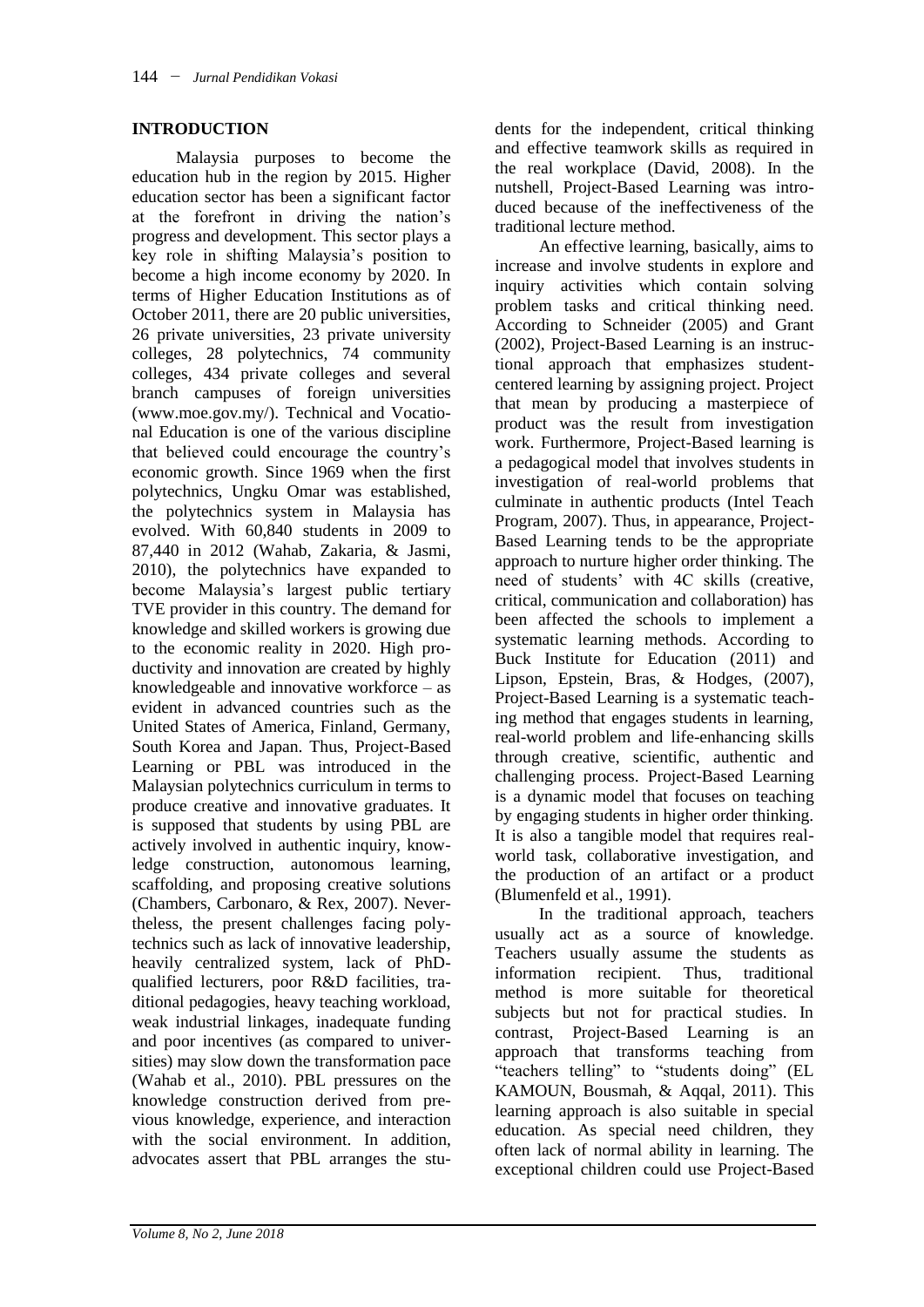Learning to sharpen their mind-hands coordination (Guven & Duman, 2007). Finally, Project-Based Learning goals include: developing students' knowledge, improving students' problem solving skills, enhancing students' self-directed learning (SDL), promoting students' effective collaboration, and boosting students' intrinsic motivation (Hmelo-Silver, 2004).

Finally, the Project-Based Learning is significantly more effective that traditional method in terms to promote creative knowledge and skill of the students. In the nutshell, Project-Based Learning was introduced because of the ineffectiveness of traditional learning. It provides students with real-world learning, engages students' in investigation task, enhances students' inquiry process and produces a tangible artifact. Many teachers perceive Project-Based Learning was benefit for the students, it was believed that it would motivate the students beyond academic content (Bradley-Levine & Mosier, n.d.). However, Project-Based Learning or PBL, teaches students not only about the content but also important skills in ways students have to be able to function like adults in our society. Those important skill means were communication skills, organizational and time management skills, research and inquiry skills, self-assessment and reflection skills and critical thinking (Goodman, 2010).

Zimmerman (2012) summarizes the advantages of Project-Based Learning from the students' perspective: (1) project is relevant to student's life and personally meaningful; (2) project is an exploration into an authentic problem; (3) in project, students are having a voice in selecting the problem; (4) project is a learning strategy that encourages students to monitor their own progress; (5) project fulfills the curriculum objectives; (6) project begins with driving question, and (7) project encourages students to revise their research and to reflect on their progress.

In PBL, the involving of students and supervisors was important and crucial as project' participants. However, supervisors are responsible to monitor the adequacy of resources, information, learning contexts, project time, and tasks (Mergendoller & Thomas, 2000). PBL uses authentic content and purpose with a major emphasis on higherorder thinking and problem-solving. The role

of the supervisors is to monitor the progress of the project. The supervisor should also facilitate the transfer of learning and to help the students who encounter problems while doing the project.

## **RESEARCH METHOD**

This study was a kind of descriptive study intended to examine the perception of students and supervisors regarding the Project-Based Learning at one Polytechnic in Malaysia. Specifically, this study utilized a case study method which focused on one polytechnic and to evaluate the effectiveness of "Project-Based Learning" approach in that polytechnic. Case study is widely used in organizational studies and across the social sciences (Cassell & Symon, 2004). The research design was based on the research objectives and the conceptual framework. The variables in this study were supervisors' readiness and students' problem solving skills.

## **Population and Sample**

The population for this research study were students and supervisors. The first population was final-project course (J5012) supervisors in the Mechanical Engineering Department in the selected polytechnic. The second population was final-year students who took the final-project course (J5012). In 2011, the selected polytechnic has 5,787 students with 374 academic staff and 74 nonacademic staff. Specifically in 2012, 168 students registered for the final project (course J5012). Sample size was determined by using table of sample size by Krejcie & Morgan (1970). According to Krejcie and Morgan, a population of 170 would be represented by a sample size of 118 respondents. However, only 43 supervisors were willing to participate in the study.

# **Data Collection**

The present study was considered to gain inputs from the students and the supervisors regarding the effectiveness of Project-Based Learning at one of the polytechnics in Malaysia. However, this section study aimed to propose a new framework for polytechnic system in Malaysia. The instrument for this study consisted of a set of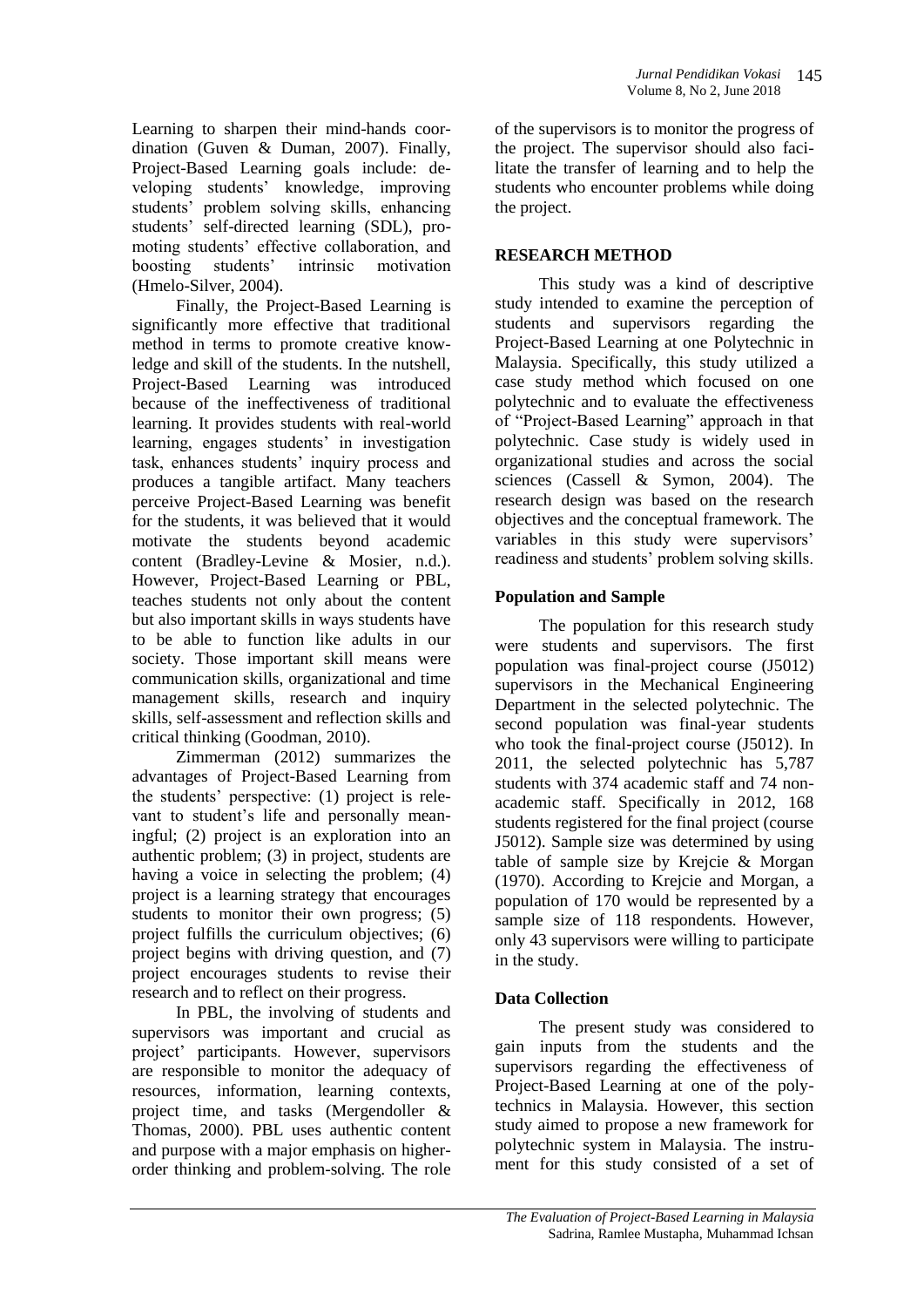questionnaire. The questionnaires were distributed during the class and the students were given 30 minutes to answer the questionnaires. The questionnaire was designed to get students' and supervisors' responses about supervisors' readiness and students' problem solving skill during the Project-Based Learning implementation in terms to support a proposal framework for polytechnic system.

#### **Data Analysis**

The present study, a kind of descriptive statistics such as frequency, percentage, mean and standard deviation were used to analyze the variables. The data were analyzed with SPSS version 17 for Windows (Statistics Package for the Statistical Analysis). The questionnaire was consisted of five-point Likert scale. It was designed to measure various dimensions, and the interpretation of mean scores of each variable used in accordance with the range of scales.

## **RESULTS**

## **Extended a new framework for the Project-Based Learning in the Polytechnic system**

To understand the implementation of Project-Based Learning, the evaluation of those was prepared with CIPP model. The Project-Based Learning has been implemented at Polytechnic Malaysia since 2007. However, there was a dubious and problematic of its implementation. Since 2007, several evaluation studies have been conducted to evaluate the effectiveness of Project-Based Learning in the Polytechnic system. The previous findings of the studies show that Project-Based Learning has positive outcomes to the student's achievement. It was found that by using Project-Based Learning, students' performed significantly better.

Yet, the finding data, based on the present research, could be used to suggest a new framework for Project-Based Learning in the polytechnic system in Malaysia. The significant aspect to be included in Project-Based Learning is effective supervising skills. However, from the results, some supervisors have no proficiency skills of Project-Based Learning. The respondents also believed that supervisors with education-based were better than engineering-based supervisors in terms of supervising skills. The second crucial aspect was effective collaboration among the team participants. However, some students stated there was a lack of collaboration among the group members during the project. Therefore, this situation resulted less quality of the project.

|    |                                                                                            | Perceived by students |                   | Perceived by supervisors |                       |
|----|--------------------------------------------------------------------------------------------|-----------------------|-------------------|--------------------------|-----------------------|
|    | Items                                                                                      | M(ME)                 | Interpretation    | M(ME)                    | Interpretation        |
| 1. | My supervisor has the<br>appropriate technical<br>knowledge with regard to<br>my project.  | 4.07(.06)             | Agree             | 4.21(.09)                | <b>Strongly Agree</b> |
| 2. | My supervisor has<br>supervised me effectively.                                            | 4.10(.08)             | Agree             | 4.28(.09)                | <b>Strongly Agree</b> |
| 3. | My supervisor and I have<br>determined the objectives<br>to be achieved in the<br>project. | 4.25(.06)             | Strongly<br>Agree | 4.44(.08)                | <b>Strongly Agree</b> |
|    | Total (Item L8 to L10)                                                                     | 4.14                  |                   | 4.31                     |                       |

Table 1. Supervisor' readiness perceived by students  $(n = 118)$  and supervisors  $(n = 43)$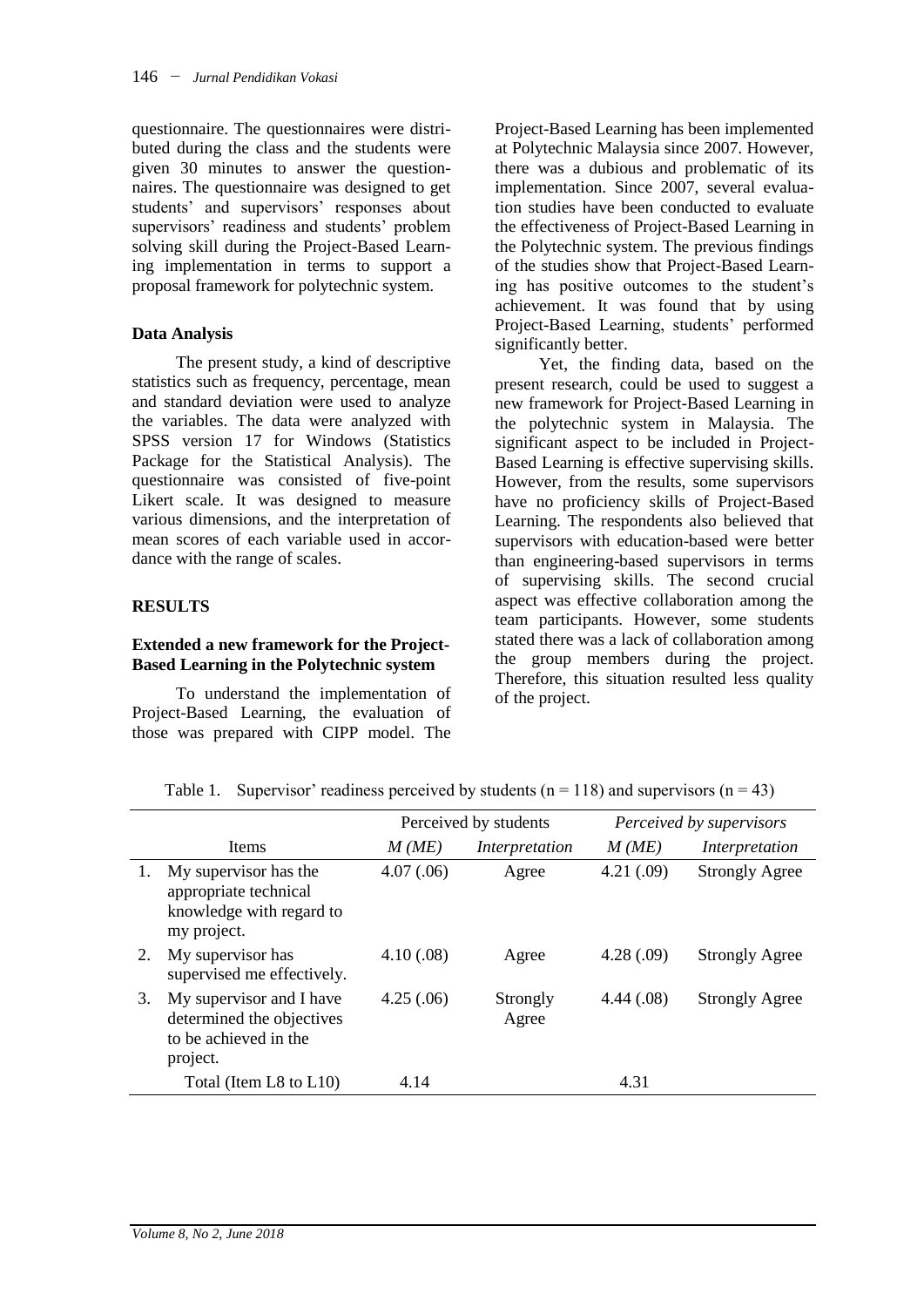|    |                                                                                                          | Perceived by Students |                   | Perceived by Supervisors |                   |
|----|----------------------------------------------------------------------------------------------------------|-----------------------|-------------------|--------------------------|-------------------|
|    | <b>Items</b>                                                                                             | M(ME)                 | Interpretation    | M(ME)                    | Interpretation    |
| 1. | Through Project-Based<br>Learning, students 'problem<br>solving skills has increased.                    | 3.75(.08)             | Agree             | 3.86(.11)                | Agree             |
| 2. | While there are problems<br>during in the project, students<br>discuss with the supervisor.              | 4.09(.06)             | Agree             | 4.09(0.13)               | Agree             |
| 3. | Critical and creative thinking<br>are needed to solve the<br>problem.                                    | 4.25(.05)             | Strongly<br>Agree | 4.47(.09)                | Strongly<br>Agree |
| 4. | Project-Based Learning has<br>increased students' ability to<br>work in group in solving the<br>problem. | 3.90(.09)             | Agree             | 4.00(0.12)               | Agree             |
| 5. | Together with the group, I<br>share my idea with the group in<br>the project.                            | 4.30(.06)             | Strongly<br>Agree | 4.14(0.10)               | Agree             |
| 6. | With my group, I manage the<br>information that we get during<br>the project                             | 4.20(.08)             | Agree             | 4.16(.09)                | Agree             |
|    | Total (Items L16 to L21)                                                                                 | 4.08                  |                   | 4.12                     |                   |

Table 2. Problem Solving Skills perceived by the students ( $n = 118$ ) and supervisors ( $n = 43$ )

The next important issue to be addressed in the Project-Based Learning was effective communication between the students and the supervisors. From the data, some supervisors convinced that students' communication between the students and their supervisors was important skill in the Project-Based Learning. The fourth aspect to be included was creative thinking. Project-Based Learning purposes to improve students' higher-order thinking skills in solving the problems. Nevertheless, some supervisors believed that their students were less creative in resulting the idea for their project. Finally, the last important aspect was problem solving skill. Furthermore, Project-Based Learning emphasizes on the students' problem solving skills by involving the real world problem. From the result data, some students were overly rely on their supervisors to solve the problems in the project. At least, a new framework for the Project-Based Learning could be constructed with those five domains.

## **DISCUSSION**

Based on the empirical data which derived from the present study, a new framework for Project-Based Learning is suggested for the polytechnics system. The study concluded that there were eight critical elements that significance Project-Based Learning in the polytechnic. The five elements are (1) knowledge about Project-Based Learning, (2) supervision, (3) collaboration, (4) communication, and (5) creativity, that been performed at Table 3. The first element is the enhancement of the students' and supervisors' knowledge of Project-Based Learning. The project coordinator should embrace briefing sessions with students and supervisors to expose them to theory and practice of Project-Based Learning. Next, the improvement of the supervisors' supervising skills is absolutely important. It is significant for the institution to train its lecturers to develop both the technical skills and supervising skills.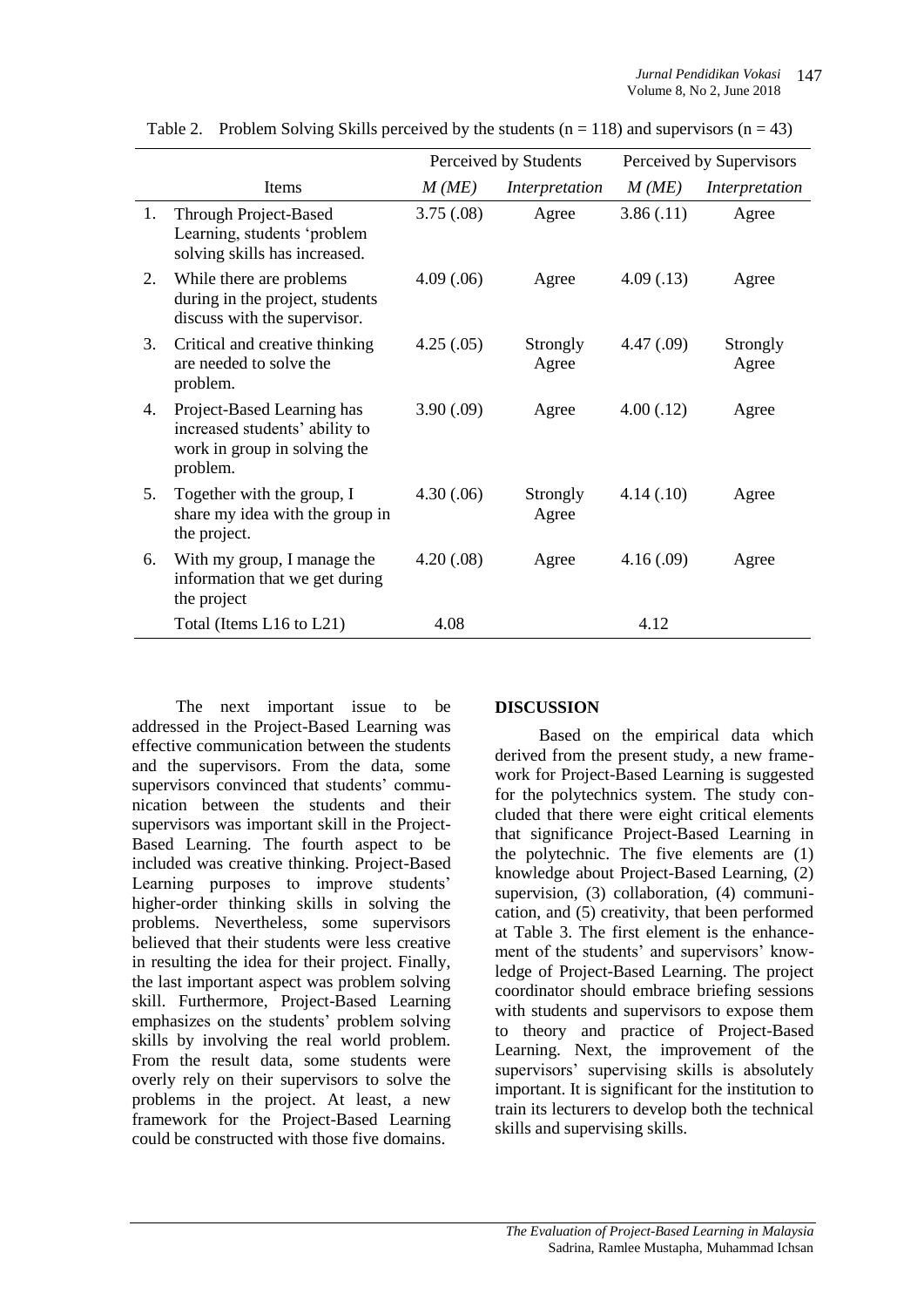Effective teamwork among the group fellows is the next vital part to be advanced. Working in intact group is critical to sustain students-centered learning. Derived from the findings, collaboration plays key role in carrying out the project. The fourth element is communication skills of the students and their supervisors. Puny communication expertise were found to be detrimental to the project. During the project, some students had problem to communicate with their supervisors. The final element is the students' creativity. The students are expected to have critical thoughtful and creativity in the project. This can be revealed in their final products. The supervisors complained that their learners' projects were not innovative.

Critical Elements of the Project-Based Learning

- a. Project-Based Learning knowledge
	- 1. Providing early exposure about Project-Based Learning
	- 2. Introducing the function of e-SOLMS
- b. Supervision
	- 1. Developing supervisors' supervising skills
	- 2. Improving the supervisors' communication skills and changing students' negative attitudes
- c. Collaboration
	- 1. Developing students' collaboration / teamwork skills
	- 2. Developing interpersonal skills for students and supervisors
- d. Communication
	- 1. Enhancing students' and supervisors communication skills
- e. Creativity
	- 1. Nurturing students' creativity since the first semester
	- 2. Conducting brain storming activities regularly

Based on the findings of the study, a new framework is proposed. Project-Based Learning was perceived as appropriate approach for the final project course in the polytechnic. Therefore, the project coordinator should hold a briefing class for introducing the Project-Based Learning's concept to the students and supervisors. With respect to the project module, some students performed a problem to understand the module. Thus, it is

suggested that the Project Module be reviewed by experts (including industrial experts) to improve and develop the module' contents.

According to its concepts, Project-Based Learning was kind of constructivism approach that engages students in real-world project by involving the students to develop and apply their skills and knowledge. However, from the findings, some students had difficulty in solving the problem due to lacking of technical knowledge. They should refer to the experts in industry of manufacturer. Therefore, in project implementation, the supervisors should reinforce their supervising skills, enhance their collaboration and communication skills and nurture students' creativity and problem solving skills. In the final stage, the product evaluation is required to assess the quality of the Project-Based Learning implementation.

Figure 1 illustrates the new framework for the Project-Based Learning based on the empirical data of the study. There are five new elements which emerged from the present study. The new elements are basic knowledge, supervision, collaboration, communication, and creative thinking and accessbility Thus, a new framework for Project-Based Learning is deemed necessary to incorporate the new elements. As a main contribution of this study, the new framework is a new addition to the knowledge corpus of Problem-Based Learning for the polytechnic system in Malaysia

Commonly, the students and supervisors perceived that Project-Based Learning approach was appropriate for the Project Course J5012. This implies that the polytechnic should carry on the implementation of Project-Based Learning. In case of project-Based Learning progress, students and supervisors revealed the main problems in project such as lack of communication with group, inadequate facilities, and inadequate funding. Schneider (2005) emphasized that the students may have difficulty in Project Based Learning, for example, difficulty to find a project idea, to manage time, to collaborate with peers, and to produce quality product. The strategic finding from the present study is that most of the students perceived that Project-Based Learning has upgraded their experience and improved their knowledge. It implies that Project-Based Learning was appropriate for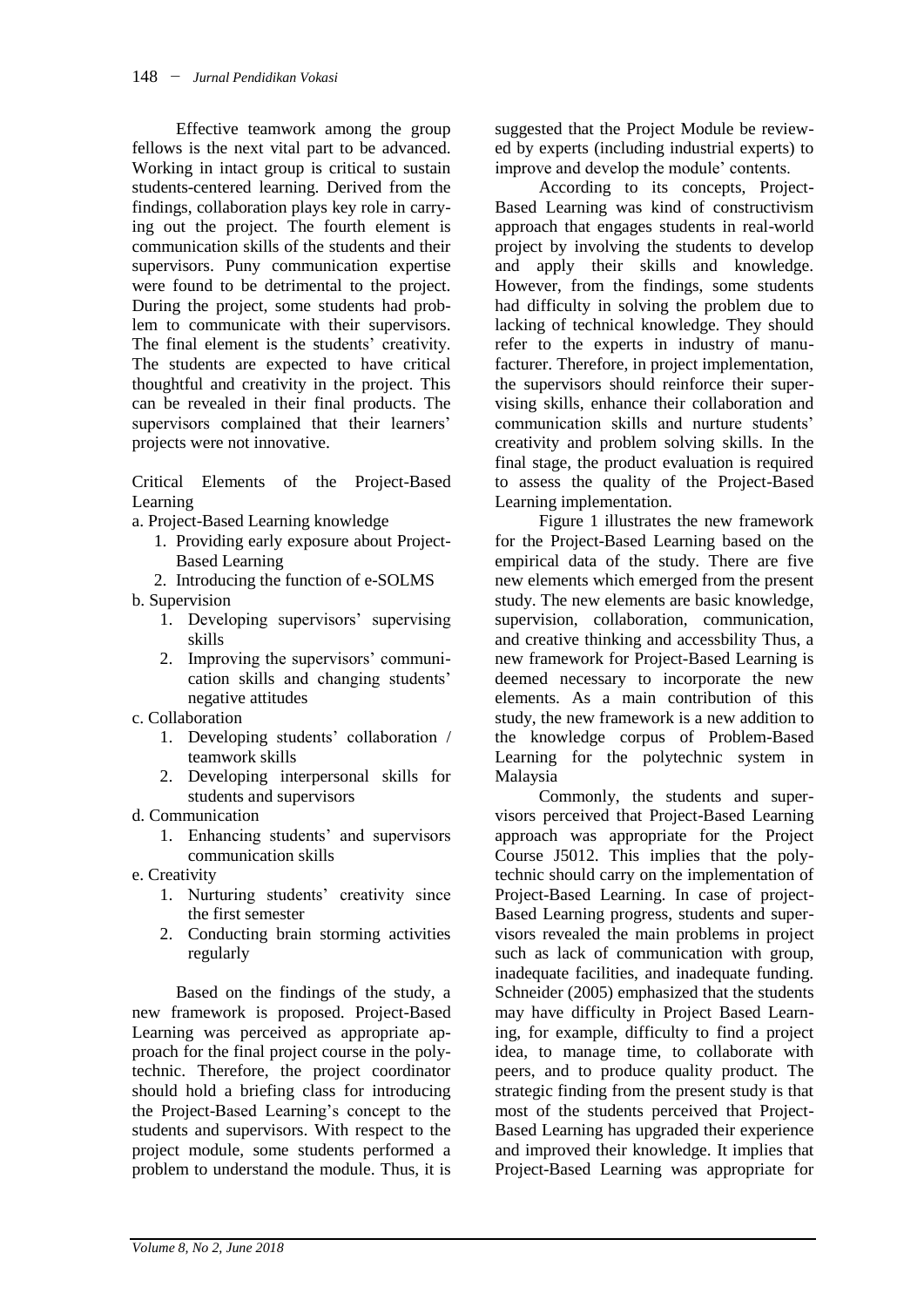project course J5012. Further, an essential characteristic of Project-Based Learning is that it focuses on doing something that enhance one's hands-on experience (Moursund, 2002).



## **REFERENCES**

- Blumenfeld, P. C., Soloway, E., Marx, R. W., Krajcik, J. S., Guzdial, M., & Palincsar, A. (1991). Motivating Project-Based Learning: Sustaining the Doing, Supporting the Learning. *Educational Psychologist*, *26*(3–4), 369–398. https://doi.org/10.1080/00461520.1991.9 653139
- Bradley-Levine, J., & Mosier, G. (n.d.). Literature Review on Project-Based Learning.
- Buck Institute for Education. (2011). Why project-based learning?
- Cassell, C., & Symon, G. (2004). *Essential guide to qualitative methods in organizational research*. London: SAGE Publications Ltd.
	- https://doi.org/10.4135/9781446280119
- Chambers, J. M., Carbonaro, M., & Rex, M. (2007). Scaffolding knowledge construction through robotic technology: a middle school case study. *Electronic*

*Journal for the Integration of Technology in Education*, *6*, 55–70.

- David, J. L. (2008). What research says about/project-based learning. *Educational Leadership Teaching Students to Think*, *65*(5), 80–82.
- EL KAMOUN, N., Bousmah, M., & Aqqal, A. (2011). Virtual environment online for the project based learning session. *Cyber Journals: Multidisciplinary Journals in Science and Technology, Journal of Selected Areas in Software Engineering (JSSE)*, 22–32.
- Goodman, B. (2010). Project-based learning why use it?
- Grant, M. M. (2002). Getting a grip on project-based learning: theory, cases and recommendations. *Meridian A Middle School Computer Technologies Journal*, *5*(1), 1–17.
- Guven, Y., & Duman, H. G. (2007). Project based learning for chi̇ldren with mild mental disabilities. *International Journal*